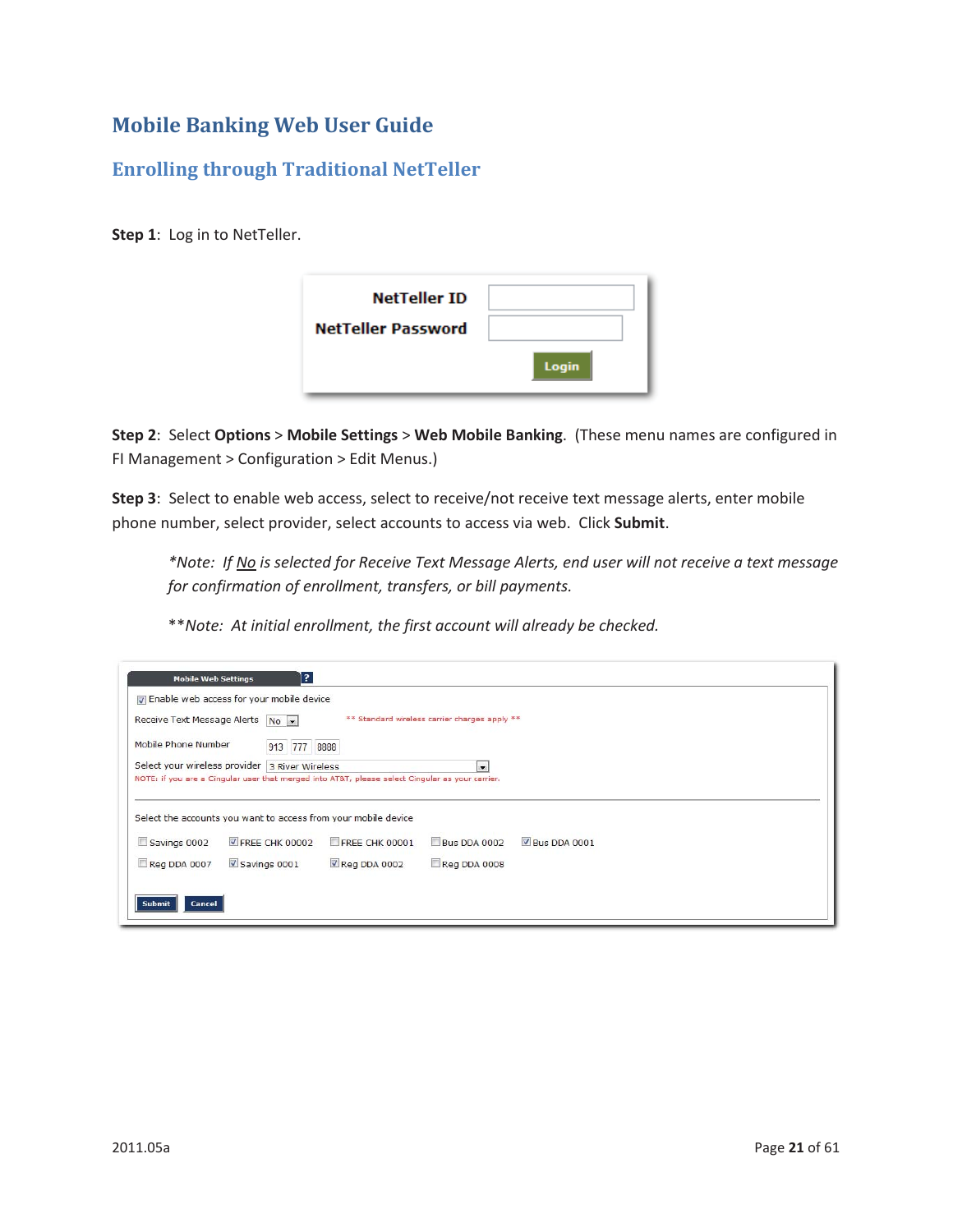**Step 4**: Review enrollment information. Check **I accept these full terms and conditions**. Click **Confirm**.

| <b>Mobile Web Settings</b>                                                                                  | $\overline{\mathbf{r}}$ |                                                                                                                                                                                                                 |
|-------------------------------------------------------------------------------------------------------------|-------------------------|-----------------------------------------------------------------------------------------------------------------------------------------------------------------------------------------------------------------|
| Mobile Phone Number:                                                                                        |                         | ** This number will receive select text messages from mobile bankir                                                                                                                                             |
| Receive Text Message Alerts:                                                                                | Yes                     | ** Standard wireless carrier charges apply **                                                                                                                                                                   |
| Mobile Web Address:                                                                                         | www.toastbank.mobi      |                                                                                                                                                                                                                 |
| Interest Checking   Checking XXXX4677   Money Market   Savings XXXX8971<br>banking service (the "Service"). |                         | Yellow Brick Bank ("We" or "Us") endeavors to provide you with the highest quality Mobile Internet ba<br>1. We will use reasonable efforts to make the Service available for your use on a continuous basis. Th |
|                                                                                                             | Ⅲ                       | maintenance. We will endeavor to have our scheduled maintenance occur during non-peak hours. In a                                                                                                               |
|                                                                                                             |                         | I accept these full terms and conditions                                                                                                                                                                        |
|                                                                                                             |                         |                                                                                                                                                                                                                 |

**Step 5**: A confirmation screen displays confirming enrollment. If text alerts have been chosen in the previous step, the end user receives a confirmation text message that includes the URL to access Mobile Web.

| <b>Information Message:</b>                                                                                                                                                           | A confirmation text message has been sent to your mobile<br>device number<br>Successfully saved Mobile Web Settings. |  |  |  |
|---------------------------------------------------------------------------------------------------------------------------------------------------------------------------------------|----------------------------------------------------------------------------------------------------------------------|--|--|--|
| <b>Mobile Web Settings</b>                                                                                                                                                            | $\overline{?}$                                                                                                       |  |  |  |
| Mobile Phone Number:                                                                                                                                                                  | ** This number will receive select text messages from mobile ban                                                     |  |  |  |
| Receive Text Message Alerts:<br>Yes                                                                                                                                                   | ** Standard wireless carrier charges apply **                                                                        |  |  |  |
| Mobile Web Address:                                                                                                                                                                   | www.toastbank.mobi                                                                                                   |  |  |  |
| You have elected to view the following accounts through your mobile device through your provider, ATT(@txt<br>Interest Checking   Checking XXXX4677   Money Market   Savings XXXX8971 |                                                                                                                      |  |  |  |
| <b>Edit</b><br>Cancel                                                                                                                                                                 |                                                                                                                      |  |  |  |